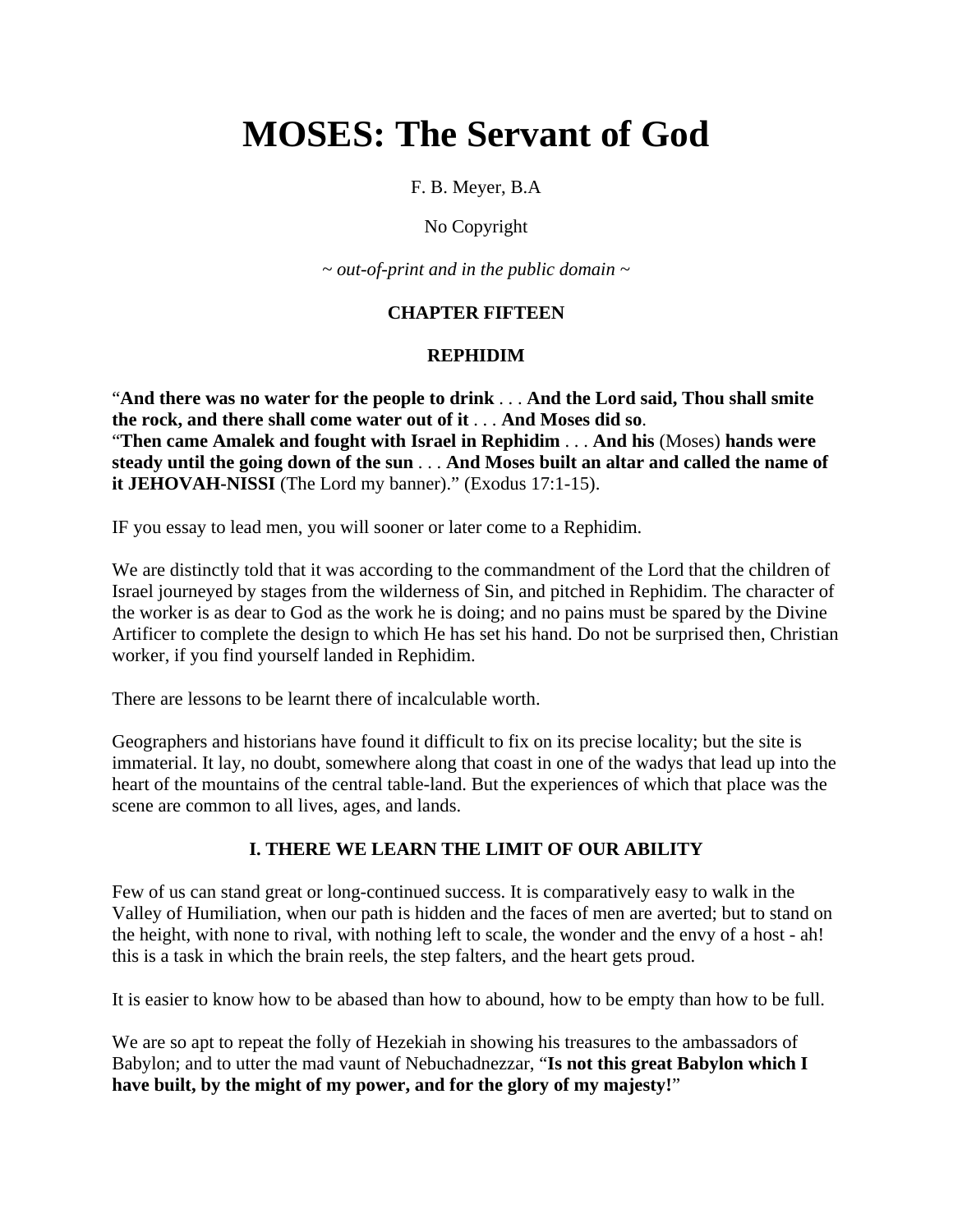But whenever this happens, directly the heart of man is inflated with pride, and lifts itself up in self-confidence, there is an end to its usefulness. God will not give his glory to another. He will not permit his power to be employed for the inflation of human pride, or to minister to the exaltation of the flesh. It is his solemn decree that no flesh shall glory in his presence. "**Shall the axe boast itself against him that heweth therewith? shall the saw magnify itself against him that shaketh it? as if the rod should shake itself against them that lift it up**" (Isaiah 10:15).

This is why so many of God's servants, who once did yeoman service, are laid aside. They were marvelously helped till they were strong; but when they were strong, their hearts were lifted up to their destruction. They still preach the old sermons that once pealed like the archangel's trumpet, or thrilled with the wail of Calvary's broken heart; but there is no stir or shaking among the dry bones that strew the valley of vision. They utter the old exorcisms; but the demons laugh at them from behind their ramparts, and refuse to go forth. They know that the Lord has departed from them, and that it is not with them as in the days that are past. If such would only consider and search their hearts, they would find that they had commenced to trust in the momentum of past success; and to think that somehow the draught of fishes was due to their own fisherexperience, instead of being the direct gift of One who often traverses all the rules of art by a Divine knowledge and power.

We can easily suppose that Moses was in danger of a similar fall. For the last few months his career had been an uninterrupted line of success. He had brought the proudest monarch of his time to his knees with the cry of a suppliant. He had become very great in the eyes of priesthood and court. He had led the greatest Exodus the world had seen or would see. The parted ocean, the submerged host, the song of victory, the fall of the manna, the evidence of his statesmanship and sagacity as a born leader of men all combined to place him in an unparalleled position of authority and glory. As the triumphal ode puts it, "**He was king in Jeshurun, when the heads of the people were gathered**" (Deuteronomy 33:5).

Was there no temptation in all this? Men warn others against temptations on which they have been at the point of sliding to their fall; and may it not have been from his own experience that Moses derived the caution given to the people, "**Beware that thou forget not the Lord thy God** . . . **lest when all that thou hast is multiplied, thine heart be lifted up, and thou forget the Lord thy God** . . . **and thou say in thine heart, My power and the might of mine hand hath gotten me this wealth**" (Deuteronomy 8:11-17).

Great and good men are not proof against these attacks of pride and vainglory. We are none of us free from the tendency to sacrifice to our net, and burn incense to our drag, because by them our portion is fat, and our meat plenteous. It was for this reason that Paul gloried in his infirmities; finding in them perpetual reminders of his weakness, which kept him low enough for God to choose him as the platform for the putting forth of his might.

It was probable, therefore, that God brought Moses to Rephidim to counteract and check all uprisings of self-sufficiency; to bring him down to the dust of abject helplessness; to teach him the narrow limits of his resources and ability. Lo, all these things doth God work, "**That He may withdraw man from his purpose, and hide pride from man**" (Job 33:17).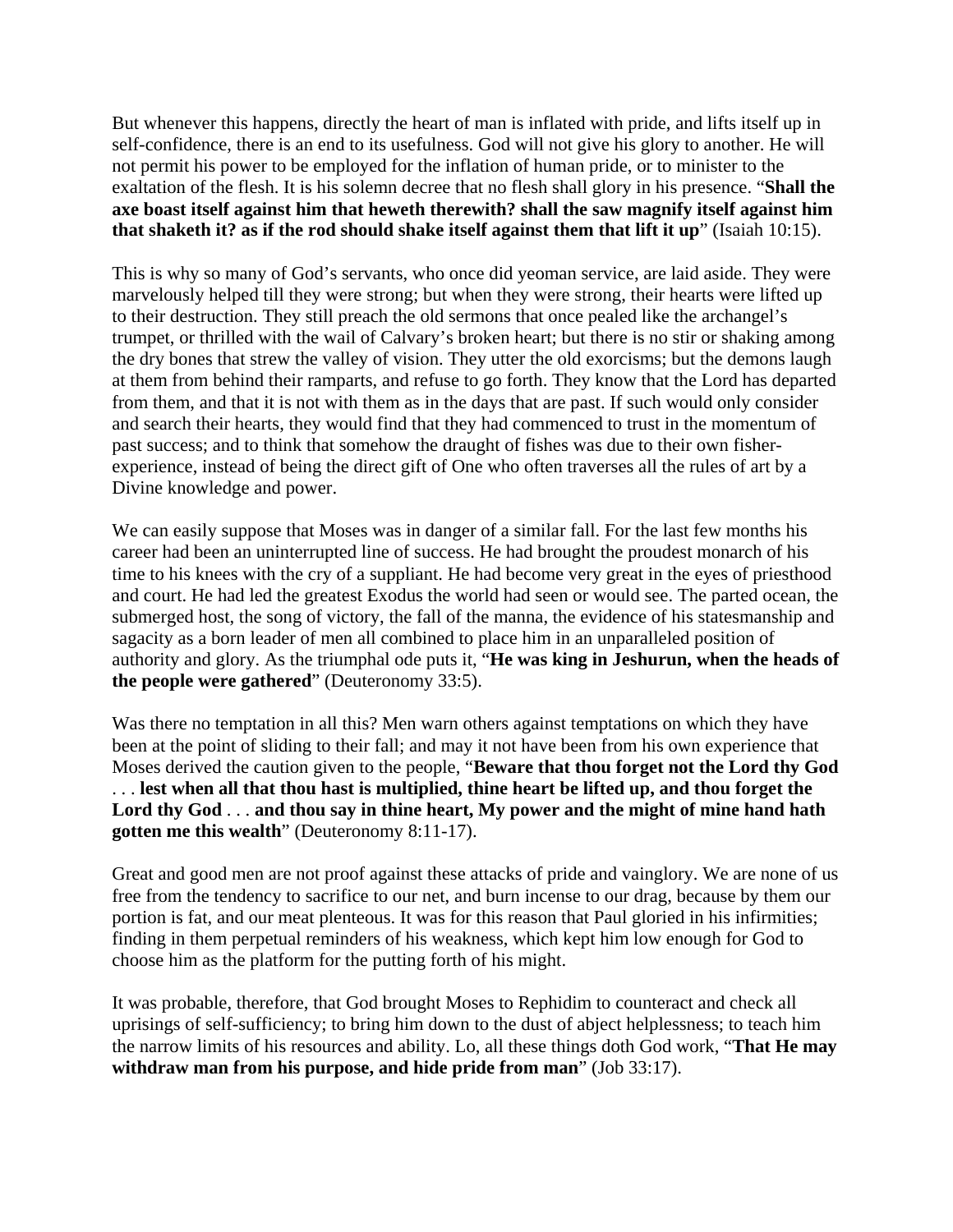Whatever Moses may have begun to think, all self-confidence must have vanished like a wreath of mist among the hills when he found himself face to face with that infuriated mob; who broke through every barrier erected by gratitude, or patriotism, or self-respect, or memory of past deliverances, and with violence demanded water. "**The people did chide with Moses, and said, Give us water that we may drink** . . . **And the people murmured against Moses, and said, Wherefore hast thou brought us up out of Egypt, to kill us and our children and our cattle**  with thirst?" (Exodus 17:2, 3). And such was their irritation that they seemed ready to stone him.

Was this the way that they repaid his unstinted service for them? Did they not care for him more than this? Ah, he was not king of their hearts, as he had thought and hoped! And as for water, whence could he procure it? No wisdom or power of his could help in such a strait. Nothing that he could suggest would meet the case. He was absolutely at the end of himself; and " **he cried unto the Lord, saying, What shall I do?**"

It is a blessed position to which the providence of God reduces us when we find ourselves face to face with an over-mastering necessity.

- Were it a brook, we might ford it; but here is a river!

- Were it the thirst of a little child, we might quench it; but here are two millions of thirsty souls!

- Were it for the water of earth's wells, we might begin to build aqueducts from the lakes that lie in the bosom of the hills;

- but here is thirst for the living water, which issues from the throne of God and the Lamb!

Then we learn the limit of our sufficiency. We cry, Who is sufficient for these things? And we confess that we are not sufficient of ourselves, to account anything as from ourselves; but our sufficiency is from God.

We cannot make a revival; or save a soul; or convince a heart of sin, or break it down in contrition; we cannot comfort, or counsel, or satisfy the parching thirst. And when we have reached the end of self, we have got to the beginning of God. It is from the low threshold of the door that the life-giving stream gushes on its Heaven-sent way.

# **II. THERE WE LEARN MUCH ABOUT GOD**

This always follows the other lesson. We are brought to know ourselves that we may be prepared to know God. The Master always says, "Whence are we to buy bread, that these may eat? how many loaves have ye?" not because He needs the information; but because He desires to bring his workers face to face with the utter inadequacy of their supply, and to prepare them better to appreciate the greatness of his power. But that question, eliciting the fewness of the loaves, is invariably followed by the demand, "**Bring them hither to Me**"; and by the heaps of broken victuals, evidence of the abundance of the supply.

So at Rephidim the need which abases us and drives us to God, reveals God.

*We learn his patience*.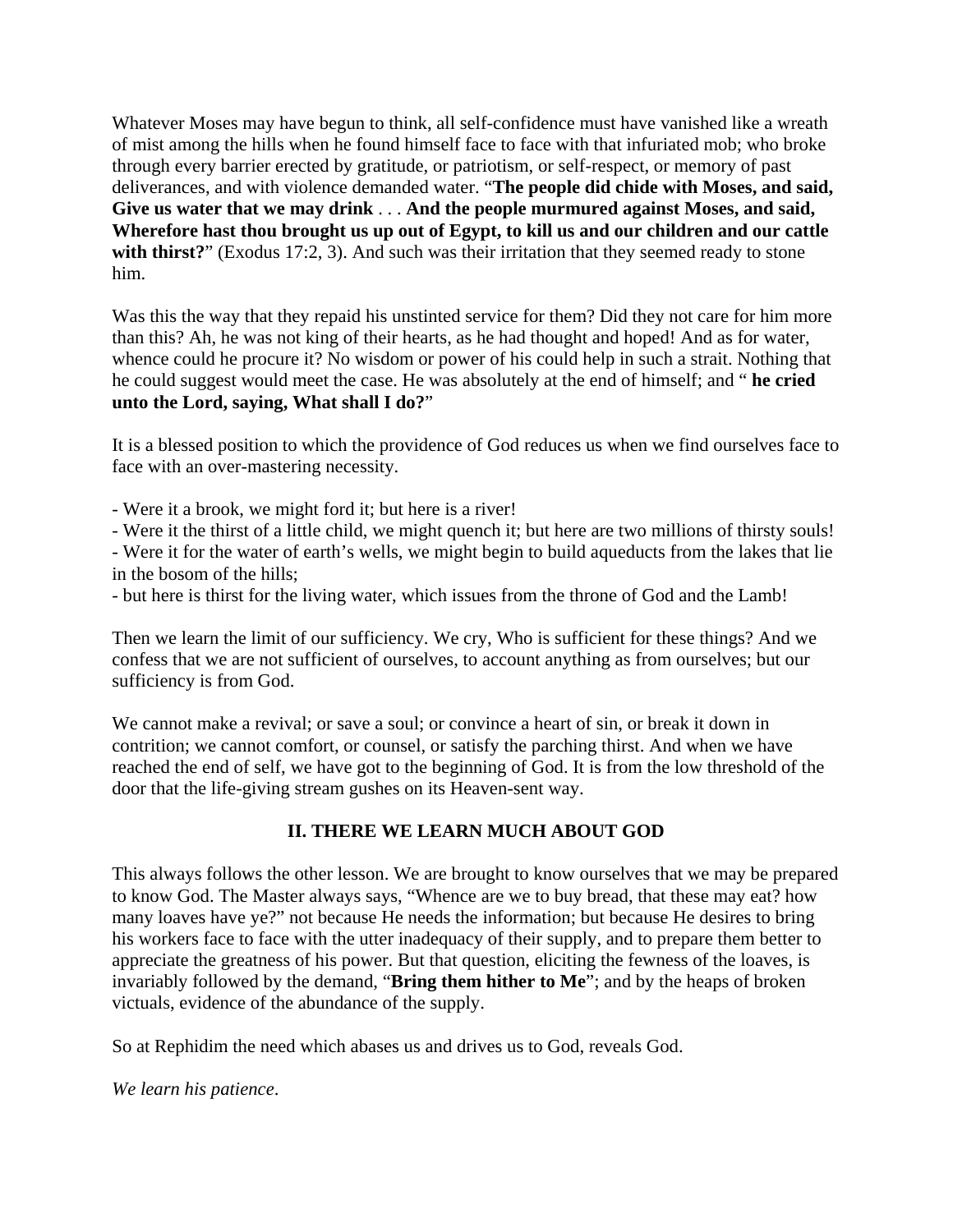Not a word of reproach or remonstrance breaks upon the still desert air. If the people had been exemplary in their humble trust, they could not have met with more tender willingness to supply their need.

The people, and perhaps Levi especially, proved Him at Massah, and strove with Him at the waters of Meribah, asking whether the Lord were among them or not, though the cloud brooded overhead, and the manna lay each morning around the camp: yet there was no word of rebuke, only directions for the immediate supply of their need. It is only at Rephidim that we learn his patience towards ourselves and towards others; because He will ever be mindful of his covenant. "**His mercy endureth forever**."

## *We learn the reality of his spiritual presence*. "**I will stand before thee upon the rock in Horeb**" (ver. 6).

The people had just threatened to stone Moses; but God, in effect, bade him not to fear. It was as if He said, "Fear not, I am with thee; be not dismayed, I am thy God: none shall set on thee to hurt thee, for I am with thee to deliver thee. Pass on before them, thou shalt take no harm; and this shall be a sign that I am actually there upon the rock, it shall gush with watersprings." Never before had God been more real to his servant than he was that day, when He rose up as a rampart to protect him from the infuriated crowd with their threatening stones. It is when men turn against us most, that the Lord stands beside, as He did to Paul, and says, Fear not!

# *We learn God's secret storehouses*. "**Thou shalt smite the rock, and there shall come water out of it**."

This is strange! A rock would seem the last place to choose for the storage of water. But God's cupboards are in very unlikely places.

- Ravens bring food.
- The Prime Minister of Egypt gives corn.
- Cyrus lets go the people of Israel from Babylon.
- The Jordan heals the leper.
- Meal makes poisoned pottage wholesome.
- Wood makes iron swim.
- A Samaritan binds up the wounds and saves the life of the pillaged traveler.
- Joseph of Arimathea buries the sacred body in his own new tomb.

It is worthwhile to go to Rephidim to get an insight into the fertility and inventiveness of God's providence. There can be no lack to them that fear Him, and no fear of lack to those who have become acquainted with his secret storehouses. "**Eye hath not seen, nor ear heard** . . . **the things which God hath prepared for them that love him; but God hath revealed them unto us by his Spirit**" (I Corinthians 2:9, 10).

That smitten rock was a type of Christ.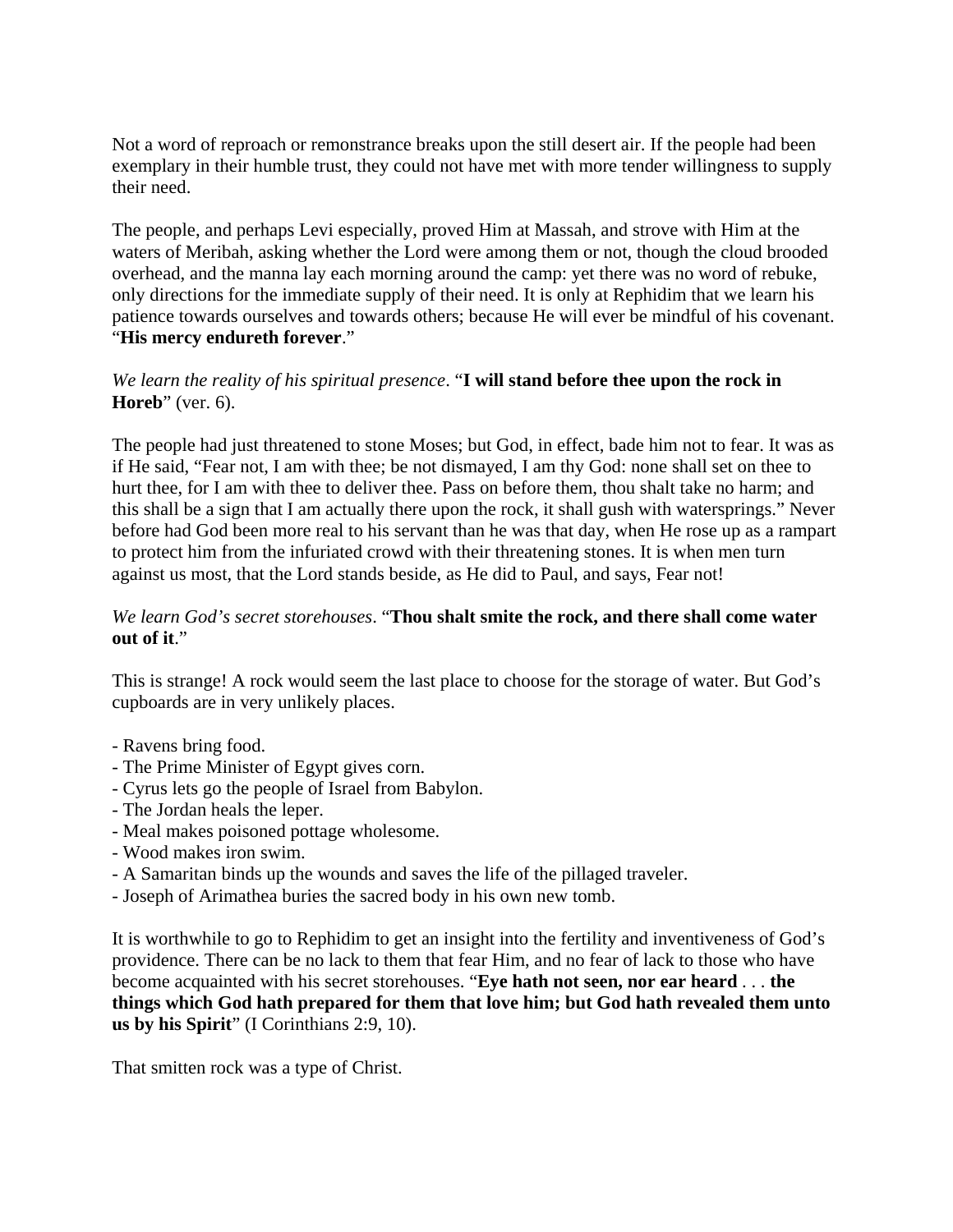A Rock, indeed! stable amid upheaval, permanent amid change. A smitten Rock! Reproach broke his heart, and the soldier's spear set abroach the blood and water, which have issued to heal the nations and quench their thirst. "**They drank of that spiritual Rock that followed them, and that Rock was Christ**." There is no water that will so satisfy thirst as this crystal Rock-water.

> "Rock of Ages, cleft for me."

# **III. THERE WE LEARN THE POWER OF PRAYER**

The tribe of Amalek was probably descended from Esau; and, like him, was wild and fierce and warlike. Were they likely tamely to submit to the intrusion of a new people into their pasturelands and fastnesses, which they had succeeded in holding against Egypt? It was impossible; and so, according to Josephus, this powerful tribe gathered to this spot all the forces of the desert, from Petra to the Mediterranean; and "**they smote the hind most of the Israelites, even all that were feeble among them, when they were faint and weary**."

If Egypt represents the power of darkness, Amalek is a type of the flesh; which, though thoroughly defeated and broken, is always apt to crop up in moments of weakness and unwatchfulness.

Far down the history of Israel, Haman, the Amalekite, had nearly compassed the annihilation of the whole people. It is in keeping with this typology that Saul was commissioned utterly to destroy the Amalekites; and that the Lord solemnly pledged Himself to have war with Amalek from generation to generation.

Moses, now eighty-one years old, shrank from the brunt of the battle. He entrusted the troops to Joshua, here first brought into prominence, whilst he climbed the hill, with the sacred rod in his hand. Thence he surveyed the battle, and stretched out his hands in prayer fought with unseen combatants the livelong day, and won the victory by intercessions, of which those steady arms were the symbol.

It is a most beautiful picture. Three old men in prayer. Two staying up the third!

In Rephidim we learn the lesson that prayer will do what else were impossible. In earlier days Moses would never have thought of winning a battle save by fighting. He now learns that he can win it by praying. Probably Paul, too, learnt that lesson in his long and wearisome imprisonments. How they must at first have chafed his eager spirit; accustomed as he was to gird himself, and go whither he would. He may have even been tempted to feel that all his power to affect the destiny of the Church was at an end; when he suddenly discovered a leverage by which he was able to secure greater results than ever; and henceforth each epistle contains a reference to his prayers.

Remember his recurring phrase, "**I never cease to make mention of you in my prayers**."